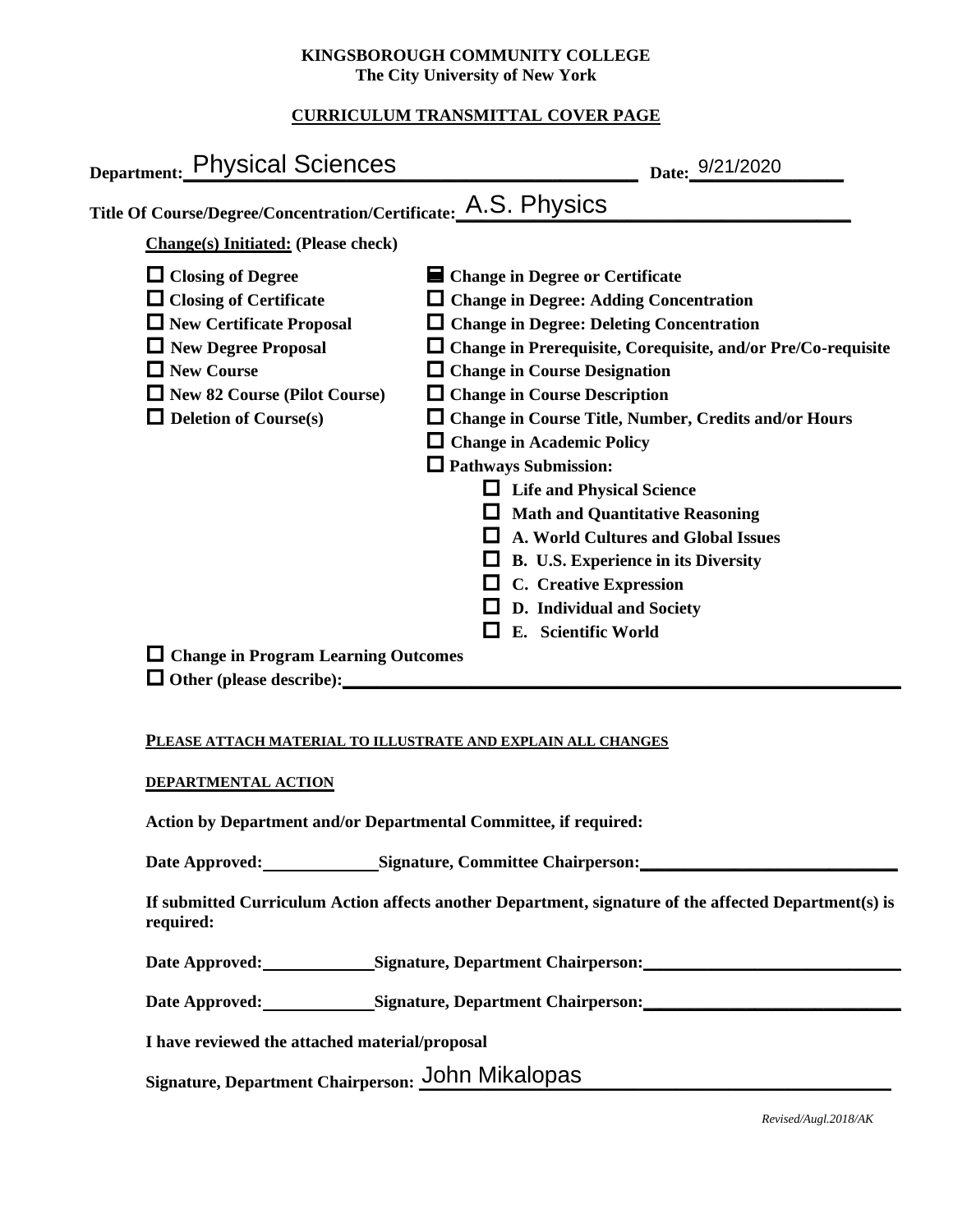| TO:   | FALL 2020 Curriculum Committee                                             |
|-------|----------------------------------------------------------------------------|
| FROM: | John Mikalopas, Ph.D. Professor and Chair, Department of Physical Sciences |
| DATE: | September 21, 2020                                                         |
| RE:   | Change Degree Requirements for the A.S. Physics                            |

The Department of Physical Sciences is proposing a change in degree requirements for the A.S. Physics.

# **Change:**

1. Addition of MAT 9B0 – College Algebra for STEM Majors, under Required Core: Mathematics and Quantitative Reasoning (MQR)

# **Rationale for Change:**

These changes are necessary based on the proposed new course, MAT 9B0 – College Algebra for STEM Majors, by the Department of Mathematics and Computer Science to the Fall 2020 Curriculum Committee.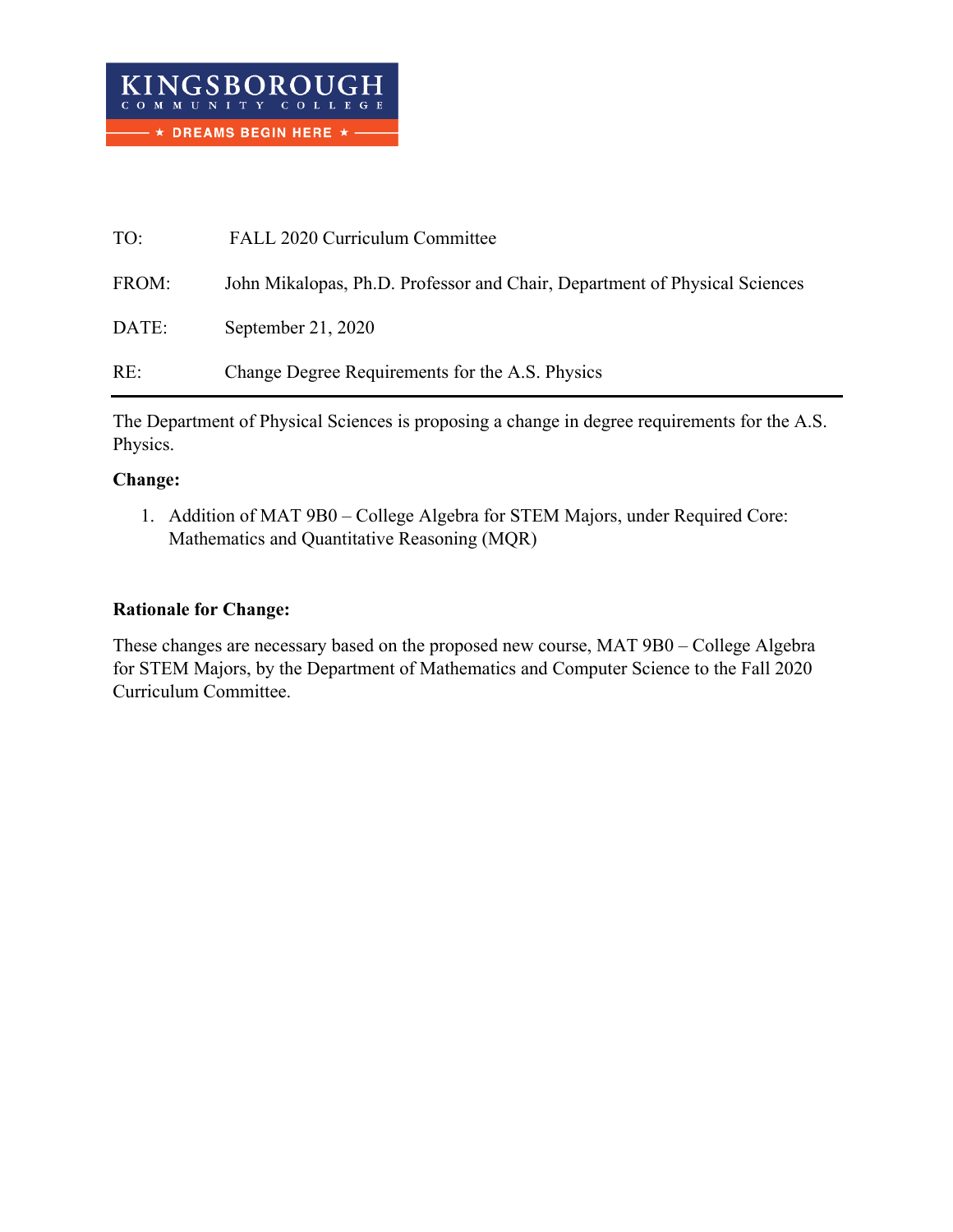| Add/Delete/Change   A.S. PHYSICS |                                                                                                                                                                                                                                                   |                |
|----------------------------------|---------------------------------------------------------------------------------------------------------------------------------------------------------------------------------------------------------------------------------------------------|----------------|
|                                  | <b>HEGIS: 5619.00</b>                                                                                                                                                                                                                             |                |
|                                  | PROGRAM CODE: 01042                                                                                                                                                                                                                               |                |
|                                  |                                                                                                                                                                                                                                                   |                |
|                                  | <b>CUNY CORE</b>                                                                                                                                                                                                                                  | <b>CREDITS</b> |
|                                  |                                                                                                                                                                                                                                                   |                |
|                                  | <b>REQUIRED CORE:</b> (4 Courses, 13 Credits)                                                                                                                                                                                                     | 13             |
|                                  | When Required Core Courses are specified for a category, they are required for the                                                                                                                                                                |                |
|                                  | major                                                                                                                                                                                                                                             |                |
|                                  | ENG 1200 - Composition I                                                                                                                                                                                                                          | 3              |
|                                  | ENG 2400 - Composition II                                                                                                                                                                                                                         | $\overline{3}$ |
|                                  | Mathematical & Quantitative Reasoning*:                                                                                                                                                                                                           | 4              |
|                                  | Mathematical and Quantitative Reasoning*:                                                                                                                                                                                                         | 3              |
| <b>ADD</b>                       | MAT 9B0 - College Algebra for STEM Majors or                                                                                                                                                                                                      |                |
|                                  | MAT 900 - College Algebra or                                                                                                                                                                                                                      |                |
|                                  | MAT 1400 - Analytic Geometry and Pre-Calculus Mathematics or                                                                                                                                                                                      |                |
|                                  | MAT 1500 - Calculus I                                                                                                                                                                                                                             |                |
|                                  | Life and Physical Sciences*:                                                                                                                                                                                                                      | 4              |
|                                  | CHM 1100 - General Chemistry I                                                                                                                                                                                                                    |                |
|                                  |                                                                                                                                                                                                                                                   |                |
|                                  | <b>FLEXIBLE CORE:</b> (6 Courses, 20 Credits)                                                                                                                                                                                                     | 20             |
|                                  | When Flexible Core Courses are specified for a category, they are required for the major.<br>One course from each Group A to D (Group E is satisfied by the courses shown). No<br>more than two courses can be selected from the same discipline. |                |
|                                  | A. World Cultures and Global Issues                                                                                                                                                                                                               |                |
|                                  | B. U.S. Experience In Its Diversity                                                                                                                                                                                                               |                |
|                                  | C. Creative Expression                                                                                                                                                                                                                            |                |
|                                  | D. Individual & Society                                                                                                                                                                                                                           |                |
|                                  | E. Scientific World*:                                                                                                                                                                                                                             |                |
|                                  | CHM 1200 - General Chemistry II                                                                                                                                                                                                                   |                |
|                                  | PHY 1300 - Advanced General Physics I                                                                                                                                                                                                             |                |
|                                  |                                                                                                                                                                                                                                                   |                |
|                                  | <b>DEPARTMENT REQUIREMENTS</b> (8 Courses, 26 to 27 Credits)                                                                                                                                                                                      | 26-27          |
|                                  | Additional Physical Sciences Requirements (4 Courses, 14 Credits)                                                                                                                                                                                 | 14             |
|                                  | PHY 1400 - Advanced General Physics II                                                                                                                                                                                                            | 4              |
|                                  | EGR 2200 - Introduction to Electrical Engineering (3 crs.)                                                                                                                                                                                        | $\overline{3}$ |
|                                  | EGR 2300 - Introduction to Engineering Thermodynamics (3 crs.)                                                                                                                                                                                    | $\overline{3}$ |
|                                  |                                                                                                                                                                                                                                                   |                |
|                                  | Select one (1) from the following:                                                                                                                                                                                                                |                |
|                                  | EPS 3100 - Meteorology                                                                                                                                                                                                                            |                |
|                                  | EPS 3200 - Oceanography                                                                                                                                                                                                                           |                |
|                                  | EPS 3300 - Physical Geology                                                                                                                                                                                                                       |                |
|                                  | EPS 3500 - Introduction to Astronomy                                                                                                                                                                                                              |                |
|                                  | EPS 3600 - Planetology: A Trip Through the Solar System                                                                                                                                                                                           |                |
|                                  | EPS 3800 - Introduction to Earth Science                                                                                                                                                                                                          |                |
|                                  |                                                                                                                                                                                                                                                   |                |
|                                  | Additional Mathematics Requirements (2 Courses, 6 Credits)                                                                                                                                                                                        | 6              |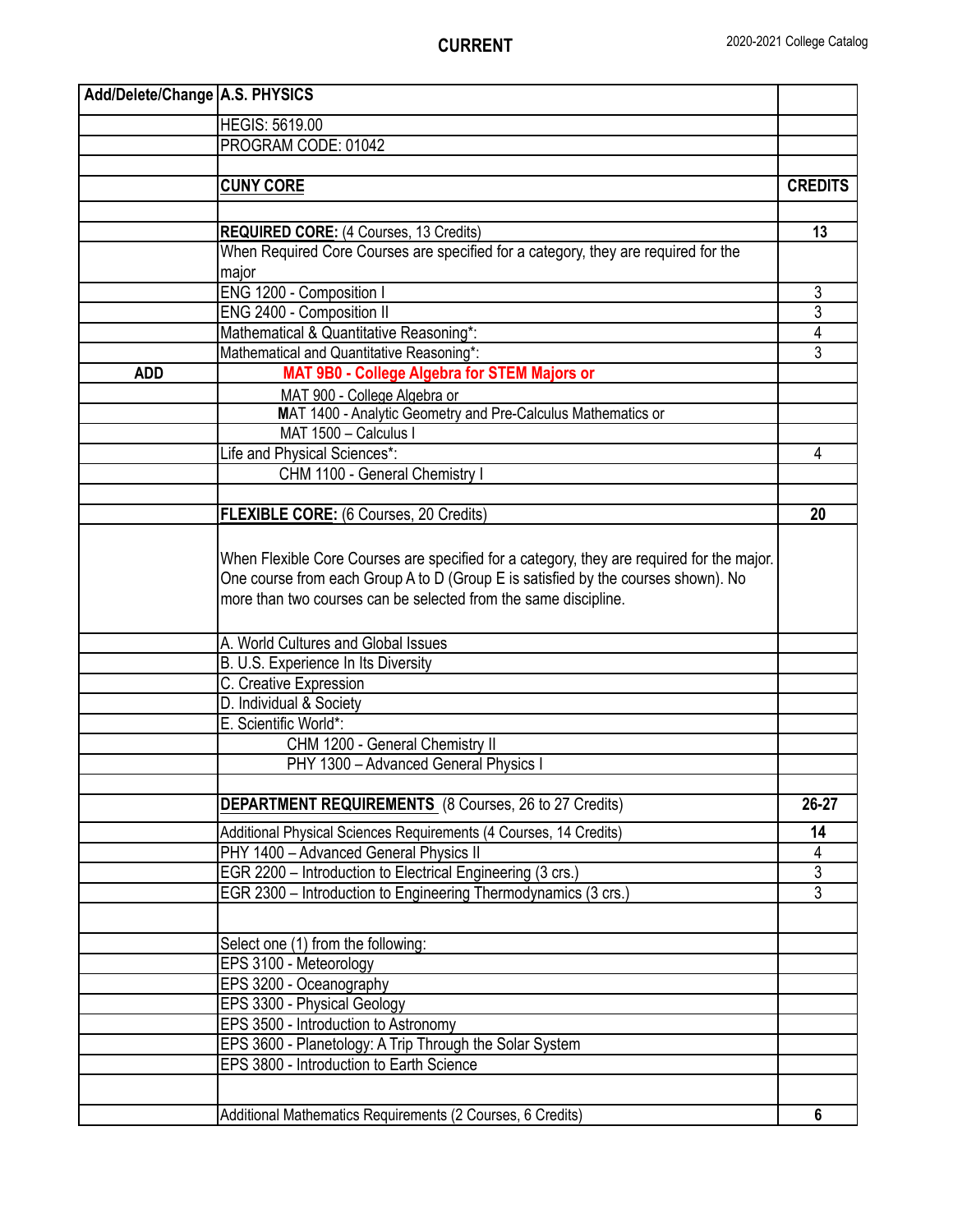| Select Two (2) additional courses beyond the Mathematical and Quantitative Reasoning                                                                     |         |
|----------------------------------------------------------------------------------------------------------------------------------------------------------|---------|
| (MQR) course from the following:                                                                                                                         |         |
| MAT 1000 - College Trigonometry^                                                                                                                         |         |
| MAT 1400 - Analytic Geometry and Pre-Calculus Mathematics (Recommended)                                                                                  |         |
| MAT 1500 - Calculus I (Recommended)                                                                                                                      |         |
| MAT 1600 - Calculus II (Recommended)                                                                                                                     |         |
| MAT 2100 - Calculus III                                                                                                                                  |         |
| MAT 5500 - Differential Equations                                                                                                                        |         |
| MAT 5600 - Linear Algebra                                                                                                                                |         |
|                                                                                                                                                          |         |
| Additional Science and Mathematics Electives (2 Courses, 6 to 7 Credits)                                                                                 | $6 - 7$ |
| Elective Credits in CHM, CS, EGR, EPS, MAT, PHY, or SCI                                                                                                  |         |
|                                                                                                                                                          |         |
| <b>ELECTIVES:</b> 0 - 1 credits sufficient to meet the required total 60 credits for the degree.                                                         | $0 - 1$ |
|                                                                                                                                                          |         |
| <b>TOTAL CREDITS: 60</b>                                                                                                                                 | 60      |
|                                                                                                                                                          |         |
| *This program has a waiver to require particular courses in the Common Core, otherwise more<br>than the minimum credits for the degree may be necessary. |         |
| A Depending on Math placement, students may be required to select MAT 1000                                                                               |         |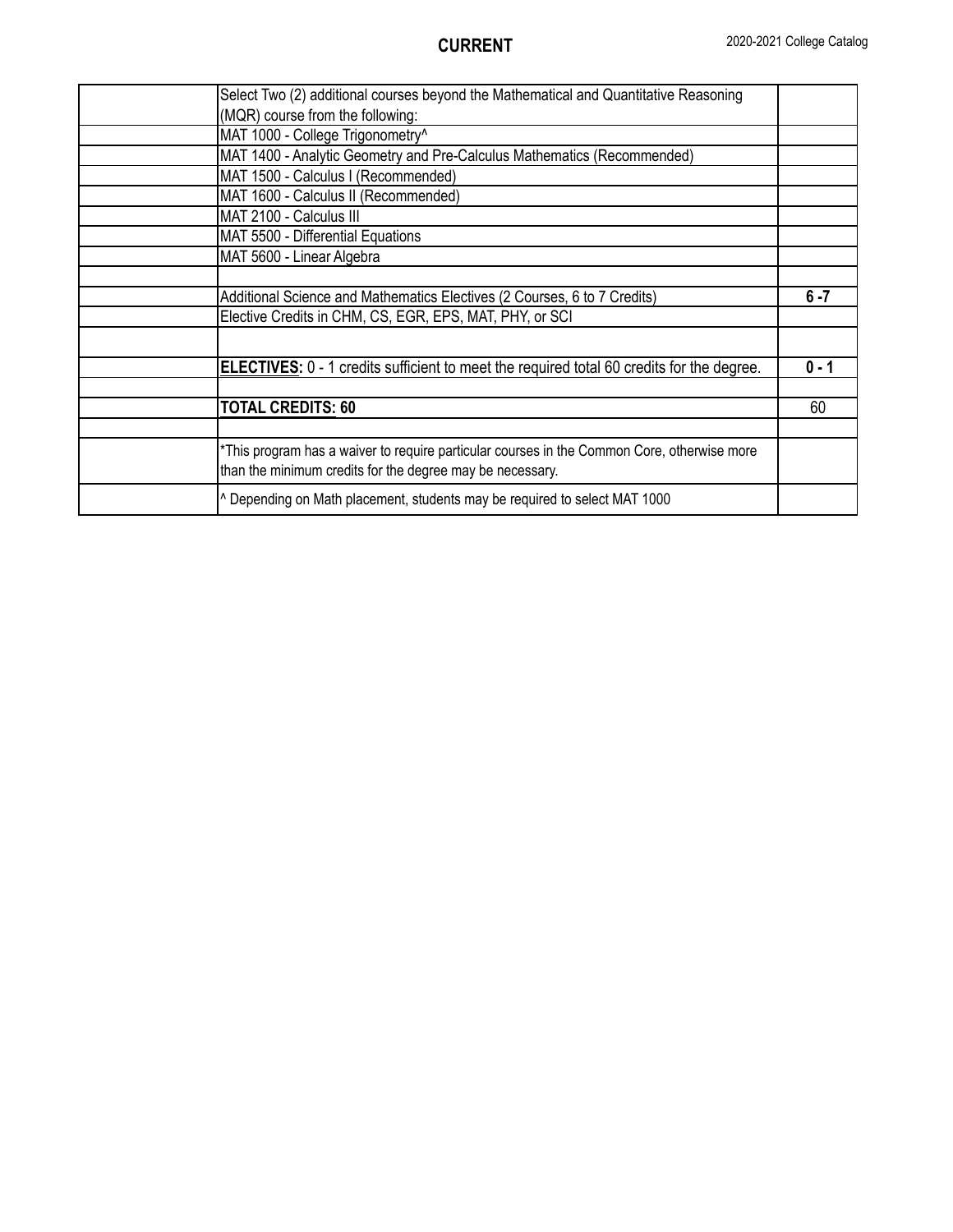| Add/Delete/Change | <b>A.S. PHYSICS</b>                                                                       |                |
|-------------------|-------------------------------------------------------------------------------------------|----------------|
|                   | <b>HEGIS: 5619.00</b>                                                                     |                |
|                   | PROGRAM CODE: 01042                                                                       |                |
|                   |                                                                                           |                |
|                   | <b>CUNY CORE</b>                                                                          | <b>CREDITS</b> |
|                   |                                                                                           |                |
|                   | <b>REQUIRED CORE:</b> (4 Courses, 13 Credits)                                             | 13             |
|                   | When Required Core Courses are specified for a category, they are required for the        |                |
|                   | major                                                                                     |                |
|                   | ENG 1200 - Composition I                                                                  | 3              |
|                   | ENG 2400 - Composition II                                                                 | $\overline{3}$ |
|                   | Mathematical & Quantitative Reasoning*:                                                   | $\overline{4}$ |
|                   | Mathematical and Quantitative Reasoning*:                                                 | $\overline{3}$ |
|                   | MAT 9B0 - College Algebra for STEM Majors or                                              |                |
|                   | MAT 900 - College Algebra or                                                              |                |
|                   | MAT 1400 - Analytic Geometry and Pre-Calculus Mathematics or                              |                |
|                   | MAT 1500 - Calculus I                                                                     |                |
|                   | Life and Physical Sciences*:                                                              | 4              |
|                   | CHM 1100 - General Chemistry I                                                            |                |
|                   |                                                                                           |                |
|                   | <b>FLEXIBLE CORE:</b> (6 Courses, 20 Credits)                                             | 20             |
|                   |                                                                                           |                |
|                   | When Flexible Core Courses are specified for a category, they are required for the major. |                |
|                   | One course from each Group A to D (Group E is satisfied by the courses shown). No         |                |
|                   | more than two courses can be selected from the same discipline.                           |                |
|                   |                                                                                           |                |
|                   | A. World Cultures and Global Issues                                                       |                |
|                   | B. U.S. Experience In Its Diversity                                                       |                |
|                   | C. Creative Expression                                                                    |                |
|                   | D. Individual & Society                                                                   |                |
|                   | E. Scientific World*:                                                                     |                |
|                   | CHM 1200 - General Chemistry II                                                           |                |
|                   | PHY 1300 - Advanced General Physics I                                                     |                |
|                   |                                                                                           |                |
|                   | <b>DEPARTMENT REQUIREMENTS</b> (8 Courses, 26 to 27 Credits)                              | 26-27          |
|                   | Additional Physical Sciences Requirements (4 Courses, 14 Credits)                         | 14             |
|                   | PHY 1400 - Advanced General Physics II                                                    | 4              |
|                   | EGR 2200 - Introduction to Electrical Engineering (3 crs.)                                | $\overline{3}$ |
|                   | EGR 2300 - Introduction to Engineering Thermodynamics (3 crs.)                            | $\overline{3}$ |
|                   |                                                                                           |                |
|                   | Select one (1) from the following:                                                        |                |
|                   | EPS 3100 - Meteorology                                                                    |                |
|                   | EPS 3200 - Oceanography                                                                   |                |
|                   | EPS 3300 - Physical Geology                                                               |                |
|                   | EPS 3500 - Introduction to Astronomy                                                      |                |
|                   | EPS 3600 - Planetology: A Trip Through the Solar System                                   |                |
|                   | EPS 3800 - Introduction to Earth Science                                                  |                |
|                   |                                                                                           |                |
|                   |                                                                                           |                |
|                   | Additional Mathematics Requirements (2 Courses, 6 Credits)                                | 6              |